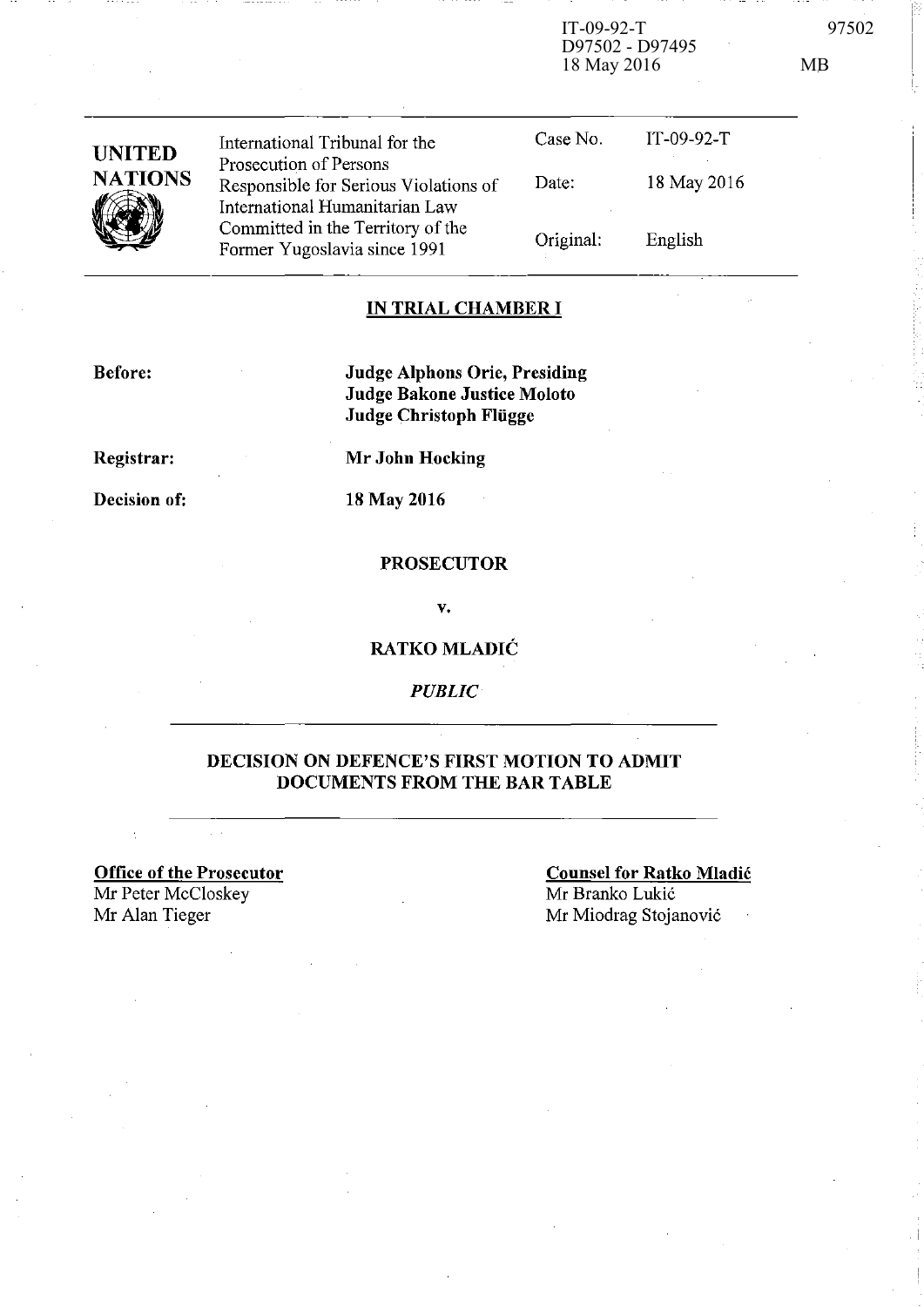# **I. PROCEDURAL HISTORY**

1. On 18 January 2016, the Defence filed its first bar table motion ("Motion"), tendering 39 documents into evidence.<sup>1</sup> On 1 February 2016, the Prosecution responded to the Motion ("Response").<sup>2</sup> On 9 February 2016, the Defence requested leave to reply to the Response, annexing its reply to the request ("Reply").<sup>3</sup>

# **11. SUBMISSIONS OF THE PARTIES**

2. As a preliminary matter, the Prosecution points out that the documents bearing Rule 65 *ter*  numbers ID02119, ID04518, and ID04519 have been listed twice in the Annex to the Motion, and that document bearing Rule 65 *ter* number 09471 has already been admitted into evidence as Exhibit P7706.<sup>4</sup> The Defence requests the Chamber to disregard the duplicates of documents bearing Rule 65 *ter* numbers lD02119, ID04518 and lD04519, and withdraws its request to admit document bearing Rule 65 *ter* number 09471. <sup>5</sup>

3. The Defence submits that the tendered documents are relevant and have sufficient probative value to be admitted from the bar table pursuant to Rule 89 (C) of the Rules of Procedure and Evidence ("Rules").<sup>6</sup> In particular, the Defence asserts that the documents relate to specific counts and charges of the Indictment and are relevant on the ground that they, *inter alia,* prove that the Accused did not participate in the alleged joint criminal enterprise against the civilian population of Sarajevo.<sup>7</sup> The Defence submits that the exhibits are probative because they provide evidence about the misuse of the safe area of Sarajevo by the Army of Bosnia-Herzegovina ("ABiH"), the response of the Army of the Bosnian-Serb Republic ("VRS") to crimes against Serb civilians committed in Sarajevo by the ABiH, and the Serb side's efforts to repair utilities.<sup>8</sup> The Defence further submits that the documents offer indicia of authenticity and are reliable.<sup>9</sup>

Defence First Motion to Admit Documents from the Bar - Sarajevo, 18 January 2016.

 $\overline{a}$ Prosecution Response to Defence First Motion to Admit Documents from the Bar Table - Sarajevo, 1 February 2016.

 $\overline{\mathbf{3}}$ Defence Request for Leave to Reply in Support of First Motion to Admit Documents from the Bar - Sarajevo, 9 February 2016.

<sup>4</sup>  Response, para. 4, fn. 4.  $\mathsf{s}$ 

Reply, paras 3, 4.

Motion, paras 1,8-13. The Chamber notes that some of the paragraphs under the heading entitled 'Conclusion' are not numbered sequentially.

**Motion, para. 8.** 

**Motion, para. 9; Motion, Annex.** 

<sup>9</sup>  **Motion, para. 10.**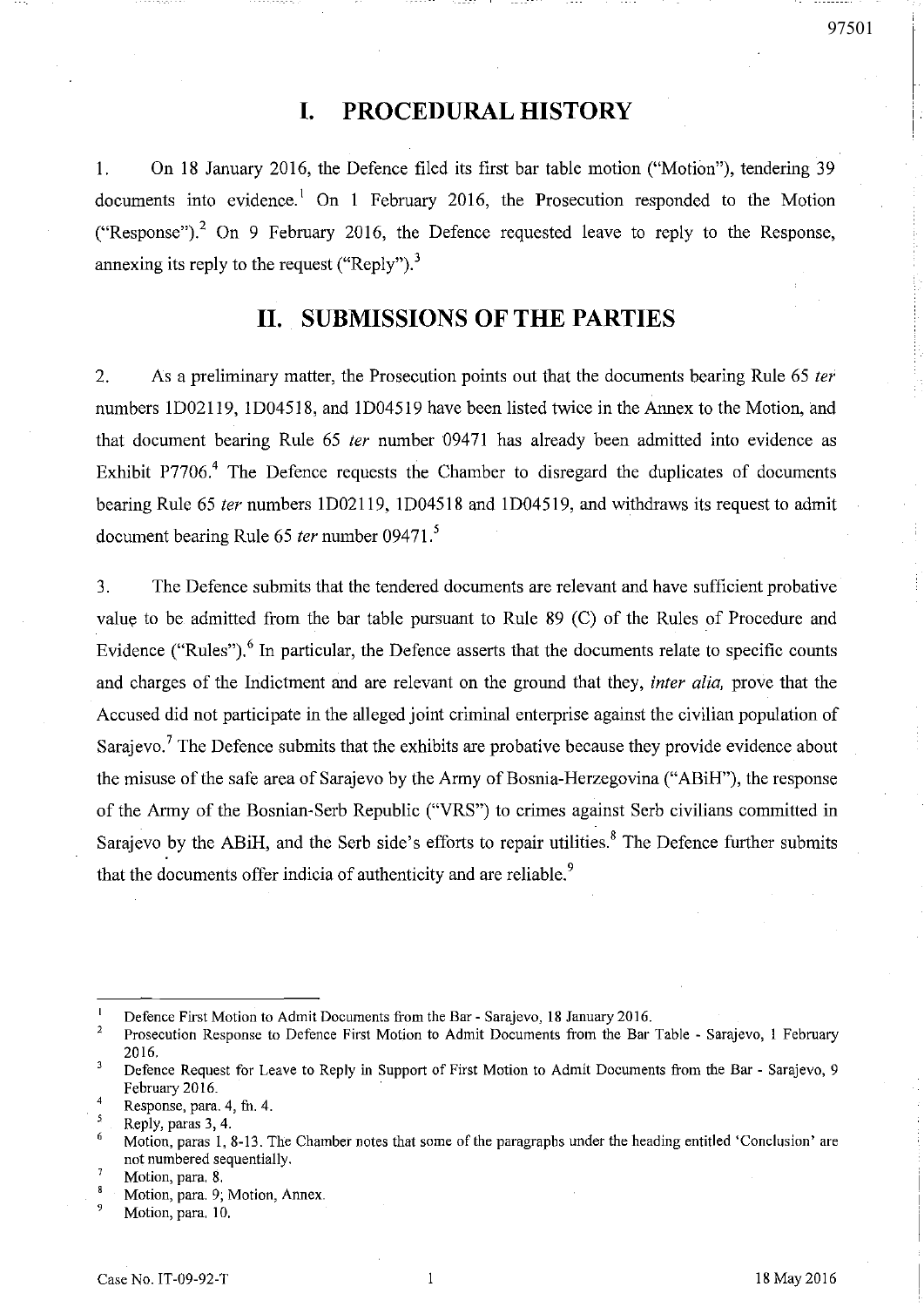$\bar{ }$  I !

4. The Prosecution opposes the admission of four of the documents tendered by the Defence, namely documents bearing Rule 65 ter numbers 1D00318, 1D04518, 1D04519 and 1D03094.<sup>10</sup> The Prosecution opposes the first three on relevance grounds.<sup>11</sup> The Prosecution submits that the document bearing Rule 65 fer number ID03094, a statement of a Muslim detainee, should be ruled inadmissible pursuant to Rule 95 of the Rules since the Defence has not met its burden of proving that the statement was provided voluntarily, in light of evidence which raises a *prima facie* indication to the contrary.<sup>12</sup> With regard to the remainder of the documents, the Prosecution contests their characterisations as set out by the Defence but does not oppose their admission.<sup>13</sup> The Prosecution tenders four additional documents bearing Rule 65 ter numbers 08852, 1D00602, 16364, and 33621, arguing that they directly relate to same events or specific information contained in certain documents tendered by the Defence, and requests that document bearing Rule 65 fer number 10041 be replaced by document bearing Rule 65 *ter* number 10041 $a$ .<sup>[4</sup>]

5. In its Reply, the Defence opposes the admission of the four additional documents tendered by the Prosecution, arguing that the Prosecution may not call rebuttal evidence at this stage of the proceedings merely because its case has been challenged by conflicting evidence, nor where it should have anticipated an issue and presented the evidence in its own case-in-chief.<sup>15</sup> The Defence opposes the Prosecution's request to have document bearing Rule 65 fer number 10041 replaced with 10041a, stating that the Prosecution uploaded the original document itself, and that the latter document was never disclosed to it in a meaningful way.<sup>16</sup>

# **Ill. APPLICABLE LAW**

6. The Chamber recalls and refers to the applicable law governing the admission into evidence of documents tendered from the bar table, as set out in a previous decision.<sup>17</sup> The Chamber also recalls and refers to its previous decision regarding the phase at which the Prosecution may tender contextual documents in its response to the Defence's bar table motions.<sup>18</sup>

# **IV. DISCUSSION**

<sup>&</sup>lt;sup>10</sup> Response, paras 5-9, 13 a).<br><sup>11</sup> Response paras 6, 0: see a

**<sup>11</sup> Response, paras 6, 9;** *see also* **Response, Annex, pp. 8-9, 13.** 

**<sup>12</sup> Response, paras 7, 8;** *see also* **Response, Annex, pp. 11-13.** 

**IJ Response, para. 1;** *see also* **Response, Annex.** 

<sup>&</sup>lt;sup>14</sup> Response, paras 10, 13 b); Response, Annex, p. 5.<br><sup>15</sup> Penly para 10

 $^{15}$  Reply, para. 19.

 $16$  Reply, paras 24-26.

<sup>17</sup> Decision on Defence's Eighth Motion for the Admission of Documents from the Bar Table, 24 March 2016, paras 6-7.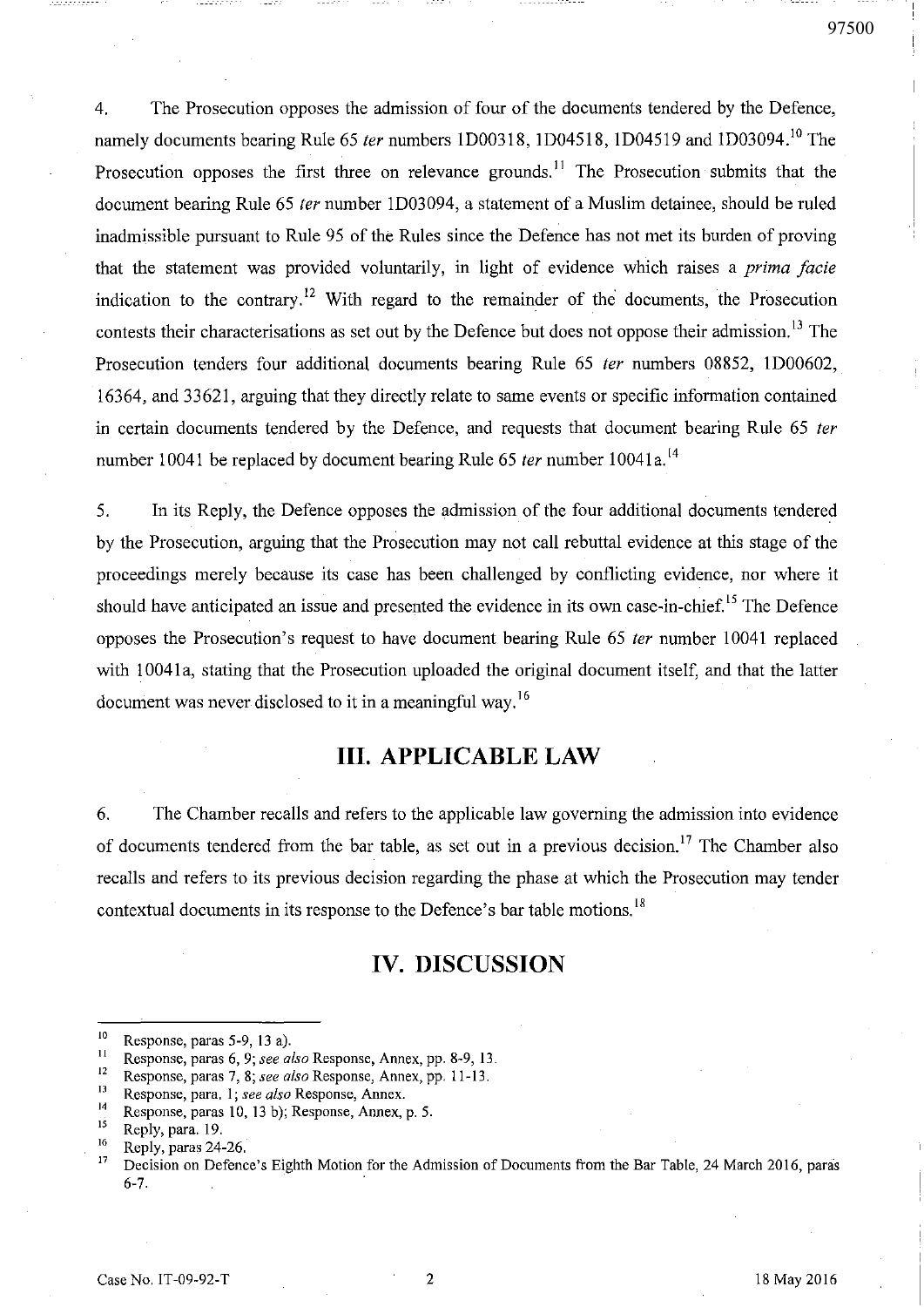#### A. Preliminary Considerations

7. In relation to the Defence's request for leave to reply, given that the Prosecution raises new issues in its Response, the Chamber finds that the Defence has shown good cause for its request and will grant the requested leave.

8. In its Motion, the Defence tenders the documents bearing Rule 65 *ter* numbers 1D03968 and ID03976. Given that they have already been admitted into evidence as exhibits Dl418 and Dl426 respectively on 10 December 2015 through witness Richard Gray, the Chamber considers this request moot. The Chamber will assess the admissibility of the remaining documents.

#### B. Documents Bearing Rule 65 ter Numbers 1D04518 and 1D04519

9. The documents bearing Rule 65 ter numbers 1D04518 and 1D04519 are reports demonstrating the estimated and measured amounts of electricity provided to Federal Sarajevo between 1992 and 1995. The document bearing Rule 65 ter number 1D04518 is a note indicating these amounts, signed and stamped by the Acting General Director of the company Elektroprenos Bosnia and Herzegovina in Banja Luka, and dated 18 March 2013 ("Report"). The document bearing Rule 65 ter number 1D04519 is an unsigned and undated table providing similar information ("Schedule"). The Prosecution opposes the admission of the documents on the basis of absence of relevance and argues that the information presented in the document is of technical nature and unreliable.<sup>19</sup>

10. The Chamber finds that both documents are relevant to the charges in the Indictment that relate to the Sarajevo component of the case. Furthermore, the Defence has set out with sufficient clarity and specificity how the documents would fit into its case. With regard to the probative value of the documents, the Report bears indicia of authenticity, such as stamp, signature and information on the author of the document, whereas the Schedule does not bear any such indicia. However, the Schedule provides corroborating evidence to the information presented in the Report indicating measures and estimates of delivery of electricity. The Chamber 'finds that in light of such information, both the Report and the Schedule are of probative value for the purpose of admission into evidence pursuant to Rule 89 (C) of the Rules. Considering the above, the Chamber will admit both documents into evidence from the bar table.

<sup>&</sup>lt;sup>18</sup> Reasons for Decision on Prosecution Request to Tender Documents and Decision on Defence Motion for Certification to Appeal, 10 March 2016; *see also* Decision on Defence's Eighth Motion for the Admission of Documents from the Bar Table, 24 March 2016, paras 11-12; T. 43993-43994.

Response, para. 6; Response, Annex, pp. 8-9.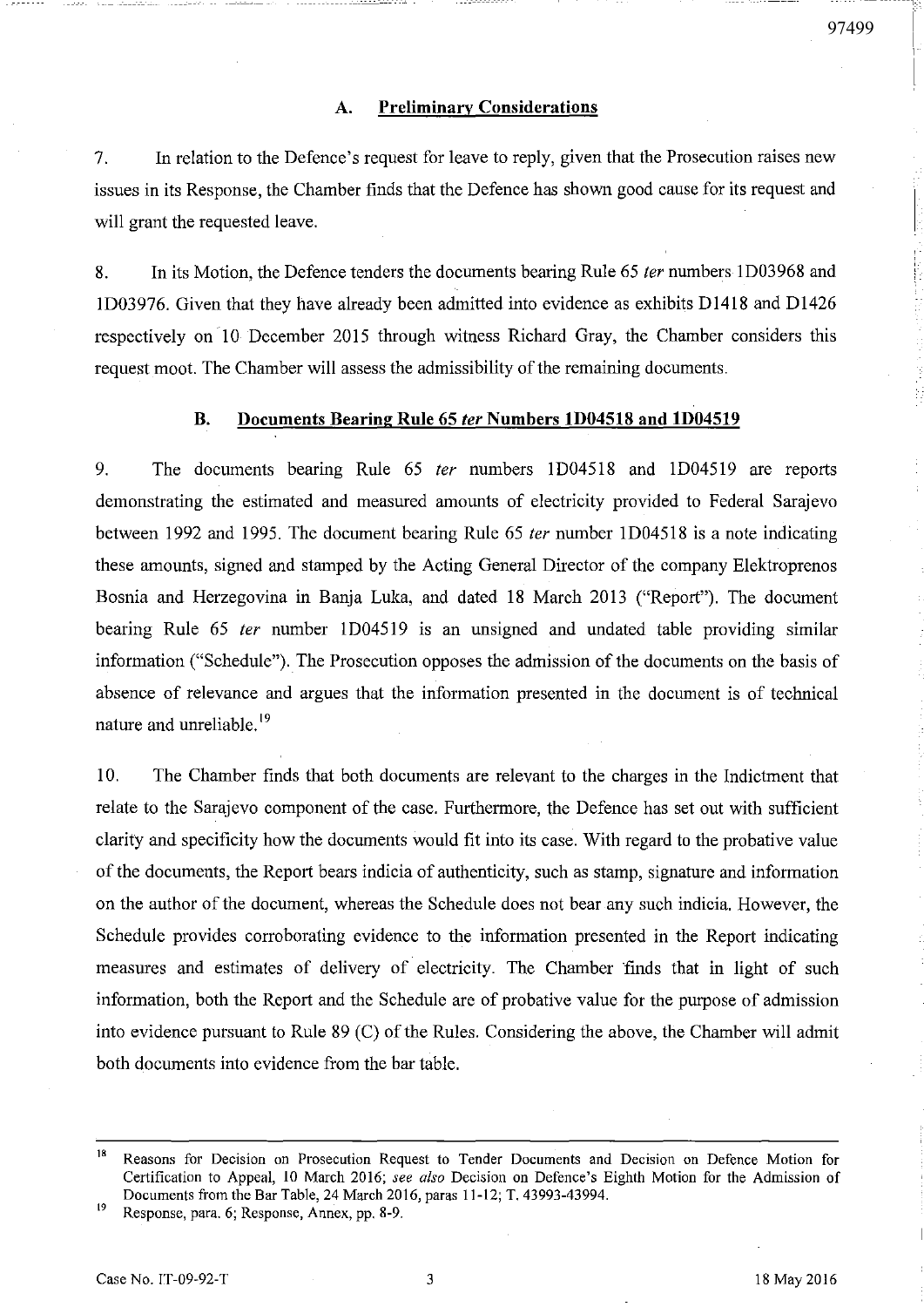#### **C.** Document Bearing Rule 65 *ter* Number 1D03094

11. Document bearing Rule 65 *ter* number 1D03094 is a statement given to the Ministry of Interior of the Bosnian-Serb Republic ("RS MUP") by Mirsad Sulejmanovi6, a Muslim prisoner of war. The Prosecution submits that, based on a later statement given by Sulejmanović to the Tribunal and uploaded into eCourt bearing Rule 65 *ter* number 33622, there are *prima facie* indicia that the statement was a product of oppressive conduct.<sup>20</sup>

12. Since the Statement is tendered to prove the truth of its contents, the Chamber must be satisfied that it is reliable for that purpose, in the sense that it was given voluntarily and that it is truthful and trustworthy, as appropriate. In this respect, the Chamber may also consider the character of the evidence and the context in which it was given.<sup>21</sup>

13. The Prosecution refers to a document signed by Sulejmanović which, on its face, raises serious concerns regarding the voluntariness and overall reliability of the statement recorded by the RS MUP. The Chamber notes that the Defence has not addressed this concern in its Reply. The Defence merely submits that the Prosecution has not identified any specific contradictions between the statements and that the information provided in the previous statement is corroborated by other evidence presented in the case.<sup>22</sup> These two considerations, however, do not dispel the Chamber's primary concern, namely, that the statement may have been given to the RS MUP under duress. In fact, Sulejmanović stated on pages five to six of the subsequent statement, that he had no recollection of signing the statement and that he believed it to be among the statements he was forced to sign through continued beatings while detained in Zvornik.<sup>23</sup> For these reasons, the . Chamber is not satisfied that the statement the Defence tenders has sufficient probative value to be admitted into evidence from the bar table and will, pursuant to Rule 89 (C) of the Rules, deny its admission into evidence.

#### **D.** Document Bearing Rule 65 *ter* Number 1D00318

14. Document bearing Rule 65 *ter* number 1D00318 is a statement given by a detainee to the RS MUP demonstrating crimes committed against the Serbs. The Prosecution challenges the admission of the document on the basis of lack of relevance and limited probative value.<sup>24</sup> The Chamber finds that the document is relevant to the Sarajevo component of the case and the liability of the Accused,

<sup>&</sup>lt;sup>20</sup> Response, Annex, pp. 11-13.

<sup>21</sup>*See Prosecutor v. Zlatko Aleksovski,* Case No. IT-95-14/1-AR73, Decision on Prosecutor's Appeal on Admissibility of Evidence, 16 February 1999, para. IS.

 $\frac{22}{23}$  Reply, paras 12-13.

<sup>&</sup>lt;sup>23</sup> *See also* Response, Annex, pp. 11-13.

Response, Annex, pp. 13-14.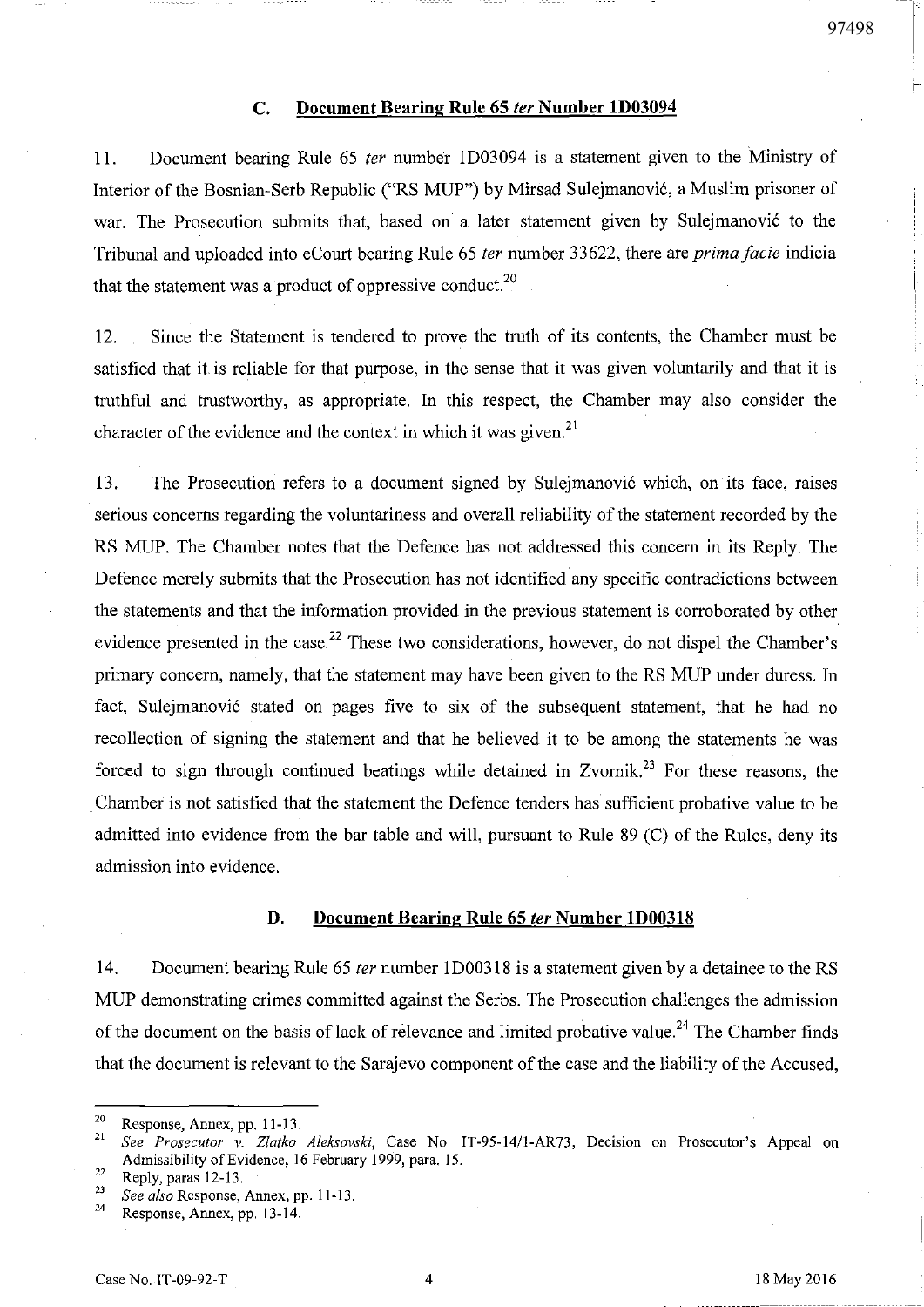and that it bears sufficient indicia of authenticity, such as a signature and is of probative value for the purpose of admission into evidence pursuant to Rule 89 (C) of the Rules. It further considers that the Defence has set out with sufficient clarity and specificity how the document would fit into its case. Considering the above, the Chamber will admit the document into evidence.

#### E. Documents Bearing Rule 65 ler Numbers **10041** and **1004la**

15. The document bearing Rule 65 fer number 10041 is a United Nations Protection Force ("UNPROFOR") report concerning a meeting held on 2 October 1994, signed by Major D. Frazer. The Prosecution does not oppose the admission of the document provided that it is admitted with two additional pages that were attached to it, and which describe the chronology of events relating to the incident discussed in the meeting.<sup>25</sup> The Prosecution has uploaded the original document including the additional pages under Rule 65 ter number  $10041a<sup>26</sup>$  Given that the additional pages in the document bearing Rule 65 fer number 10041 are clearly referred to in the second paragraph of the document itself as being the "chronology of the events", the Chamber finds that these additional pages should be admitted for the document to represent a complete and accurate account of the events.

16. The Chamber finds that the tendered document including additional pages is relevant to the charges in the Indictment that relate to the Sarajevo component of the case. It also bears sufficient indicia of authenticity and is thus of probative value for the purpose of admission into evidence pursuant to Rule 89 (C) of the Rules. The Defence has also set out with sufficient clarity and specificity how the original document would fit into its case. Considering the above, the Chamber will admit the document bearing Rule 65 ter number 10041a into evidence from the bar table and deny the admission into evidence of document bearing Rule 65 *ter* number 10041.

#### F. The Remaining Documents Tendered by the Defence

17. The Defence further tenders 28 other documents not opposed by the Prosecution. The documents bearing Rule 65 *ter* numbers 08166, 09539, 1D02114, ID02475, ID03143, ID03252, 1D03294, 1D04361, 1D04655, 16385 and 30745 comprise of, *inter alia,* VRS command orders, company reports, UNPROFOR reports and letters from VRS command and Government of the Federal Republic of Yugoslavia. They relate to the compliance of the Serbian side with different agreements, their efforts to repair utilities in, and ensure delivery of electricity, food and water to Sarajevo, and acts of the Bosnian side hindering these efforts. The documents bearing Rule 65 ter

<sup>25</sup> **Response, Annex, p. 5.** 

Response, para. 10; Response, Annex, p. 5.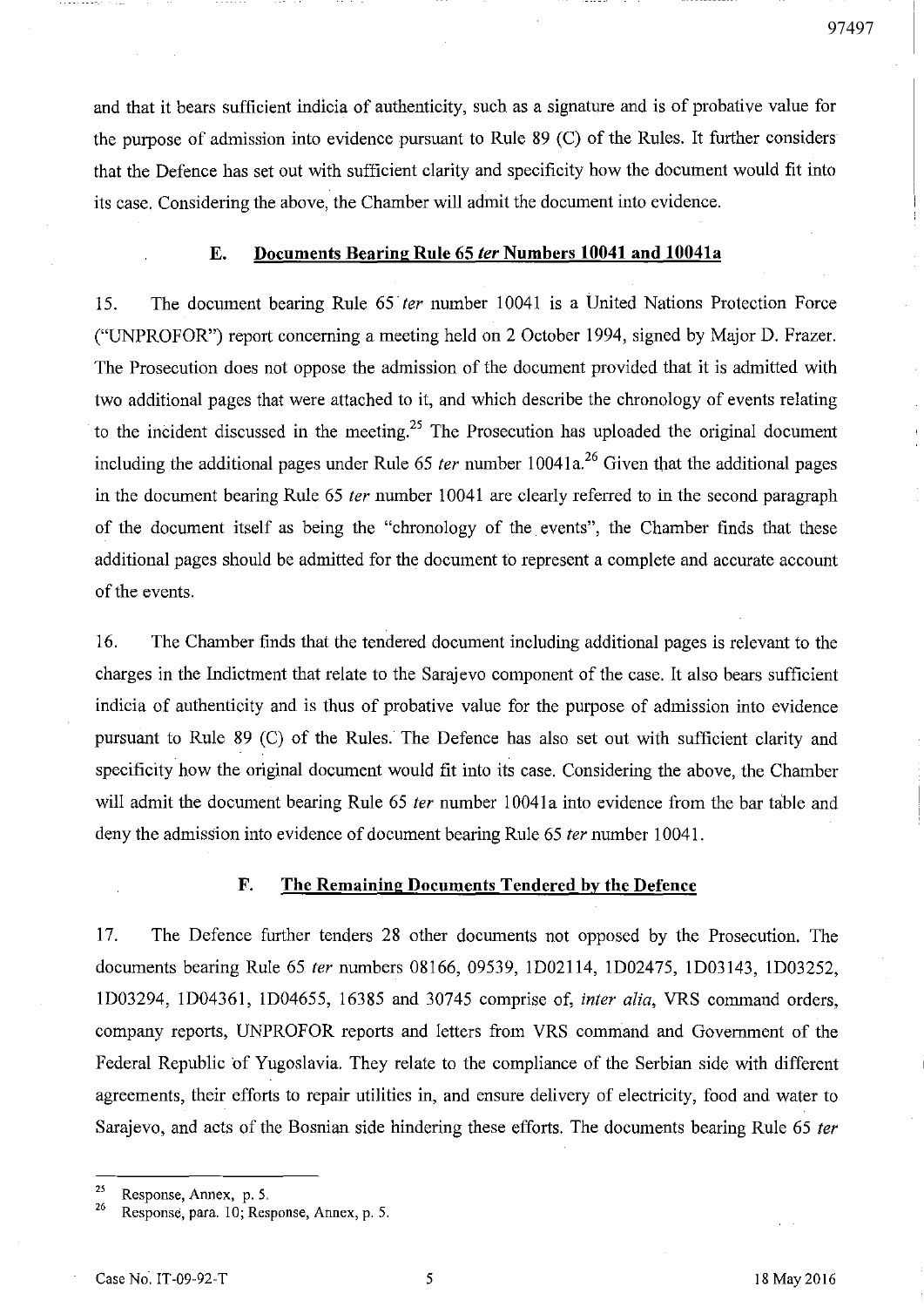numbers 03248, 07242, 09335, lD00142, lD02119, lD02606, lD02618, lD02823, lD04239, lD04521, 10042, 10044, 10045, 10181, 10631, 10825 and 15748 comprise of, inter alia, UN and UNPROFOR reports and memos, and messages and reports from Serb command. They relate to positions of the ABiH in Sarajevo, the alleged crimes committed by the Bosnian side and alleged non-compliance of the ABiH regarding the de-militarized zones.

18. The Chamber finds that all the above mentioned documents are relevant to the Sarajevo component of the case and the liability of the Accused. The documents also bear sufficient indicia of authenticity, such as stamps, signatures, letterheads and information on the author or recipient of the document and 'are thus of probative value for the purpose of admission into evidence pursuant to Rule 89 (C) of the Rules. Furthermore, the Defence has set out with sufficient clarity and specificity how the documents would fit into its case. For the reasons mentioned above, the Chamber will admit the documents into evidence from the bar table .

#### . G. Documents Bearing Rule 65 ler Numbers 08852, 1D00602, 16364 and 33621

19. In its Response, the Prosecution tenders four additional documents bearing Rule 65 fer numbers 08852, ID00602, 16364 and 33621. The Prosecution submits that these documents relate directly to the documents tendered by the Defence bearing Rule 65 *ter* numbers 10825, 15748, 08166 and 1D03976 respectively.<sup>27</sup> The Prosecution submits that the additional documents it tenders are closely related to, and prevent misapprehensions about, the four documents tendered by the Defence.<sup>28</sup> However, the Prosecution has not set out the reasons why it is tendering these four documents at this particular stage rather than at the rebuttal stage of the proceedings. The Chamber will therefore deny admission into evidence of the documents tendered by the Prosecution without prejudice.

# V. DISPOSITION

20. For the foregoing reasons, pursuant to rule 89(C) of the Rules, the Chamber

GRANTS leave to file the Reply;

GRANTS the Motion IN PART;

ADMITS into evidence the documents bearing Rule 65 *ter* numbers 03248, 07242, 08166, 09335, 09539, lD00142, ID00318, lD02114, lD02119, lD02475, lD02606, lD02618, lD02823,

<sup>27</sup> Response, para. 10.